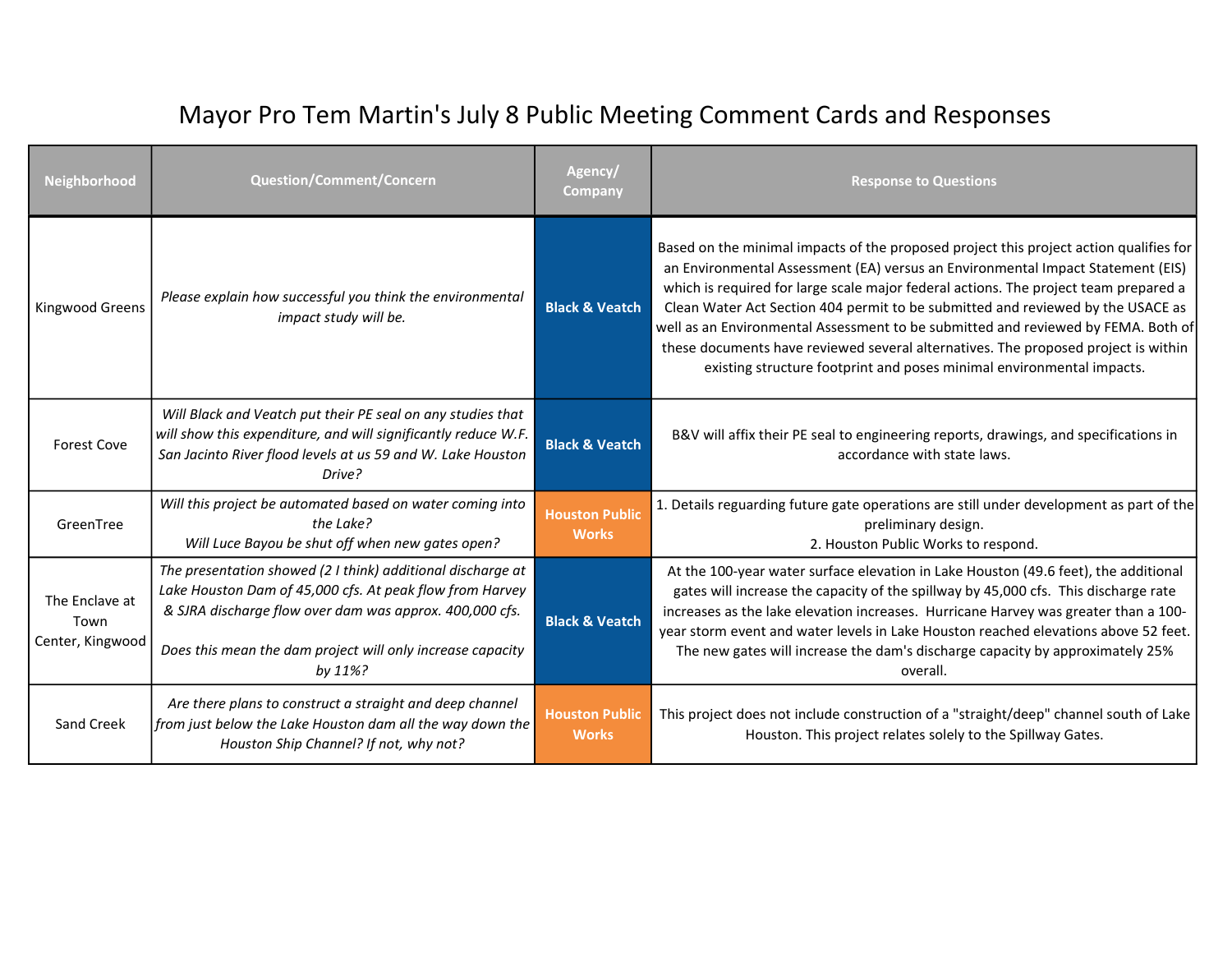| <b>Neighborhood</b>            | <b>Question/Comment/Concern</b>                                                                                                                                                                                                                                                                                                                   | Agency/<br><b>Company</b>                                       | <b>Response to Questions</b>                                                                                                                                                                                                                                                                                                                                                                                                                                                                                                                                      |
|--------------------------------|---------------------------------------------------------------------------------------------------------------------------------------------------------------------------------------------------------------------------------------------------------------------------------------------------------------------------------------------------|-----------------------------------------------------------------|-------------------------------------------------------------------------------------------------------------------------------------------------------------------------------------------------------------------------------------------------------------------------------------------------------------------------------------------------------------------------------------------------------------------------------------------------------------------------------------------------------------------------------------------------------------------|
| Woodstream                     | How can we get updates when Lake Houston is lowering the<br>Lake because of approaching storms?<br>How can we get updates when Lake Conroe is increasing<br>their releases?                                                                                                                                                                       | <b>District E Office</b>                                        | All residents that wish to be added to our Distribution List are encouraged to email<br>our office at DistrictE@houstontx.gov, with their email address and physical address.<br>Please include subject line "Distribution List Request" and we will get you added. Our<br>office provides notice of when Lake Houston is being lowered whether it be due to<br>weather, construction work, or any other reason. We also include information on Lake<br>Conroe releases when it is relevant as well as SJRA's website where you can see the<br>data for yourself. |
| North Woodland<br><b>Hills</b> | Will the drainage ditch that flows behind McDonalds ("fire<br>tower/fire station?) (illegible) be maintained on a regular<br>basis? Dredge of all the debris from the road - North Park<br>Drive that gets dumped into the drainage ditch and causes<br>water to rise and flow over and into the North Woodland<br>Hills Village and flood homes. | <b>Harris County</b><br><b>Flood Control</b><br><b>District</b> | This is referring to the upper portion of Bens Branch (G103-33-00). HCFCD performs<br>desilting on an as-need/scheduled basis. Desilting is different from dredging, as it aims<br>to clean out silted up channels to allow for better conveyance within open channels.<br>For concerns regarding debris being dumped into HCFCD channels, please complete<br>the online Service Request Form:<br>https://www.hcfcd.org/Community/Contact-Us/Service-Request.                                                                                                     |
| Kingwood Lakes                 | 1. What will be the Maximum release rate from Lake<br>Houston be after the modifications?<br>2. What is the max rate from the Lake Conroe?<br>3. Will we be able to stop the flow from Trinity River when<br>Lake Houston is at flood stage? Before it gets to flood<br>stage?                                                                    | <b>Black &amp; Veatch</b>                                       | 1. At the 100-year water surface elevation in Lake Houston (49.6 feet), the additional<br>gates will increase the capacity of the spillway by 45,000 cfs.<br>2. This is dependent upon SJRA's operational protocol and beyond the pervue of the<br>LHDSIP. Please contact the SJRA Lake Conroe Division.<br>3. Question requires response from CWA on their operations.                                                                                                                                                                                           |
| Kingwood Lakes                 | Is Lake Houston releasing water according to the schedule?<br>Conroe residents are reporting that lake levels have not<br>changed.                                                                                                                                                                                                                | <b>Houston Public</b><br><b>Works</b>                           | Yes, Lake Conroe is complying with seasonal releases. Currently, we are on schedule<br>for our Lake Conroe summer release of 2 ft, which should be complete by August 31st.<br>Lake Conroe will be lowered from 201 feet to 199 feet.                                                                                                                                                                                                                                                                                                                             |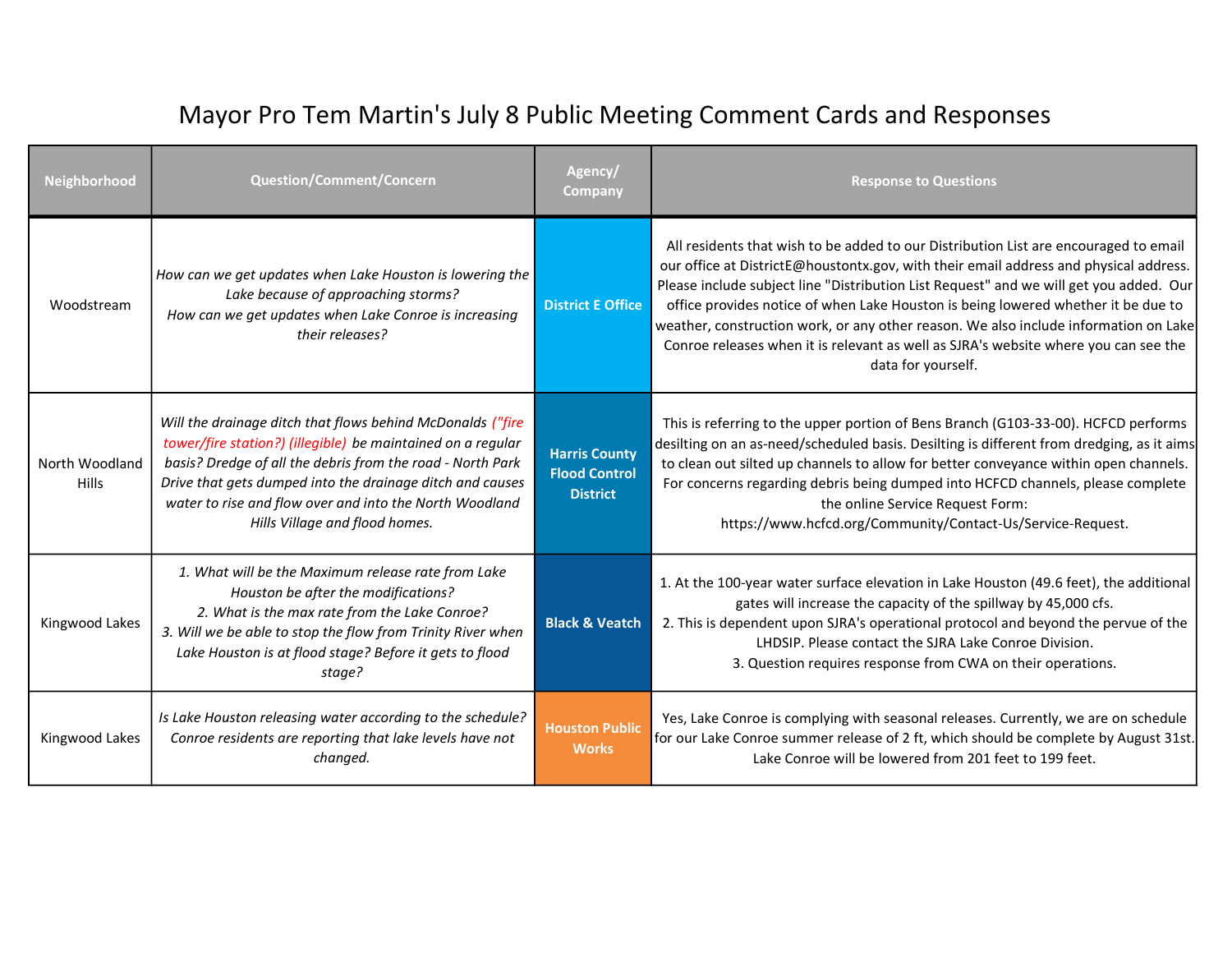| <b>Neighborhood</b>      | <b>Question/Comment/Concern</b>                                                                                                                                                                                                                                                                                                                                                                                                                                                                                                                                                                                                                                                                                                                                                       | Agency/<br>Company                    | <b>Response to Questions</b>                                                                                                                                                                                                                                                                                                                                                                                                                                                                                                                                                                                                                                                                                                                                                                       |
|--------------------------|---------------------------------------------------------------------------------------------------------------------------------------------------------------------------------------------------------------------------------------------------------------------------------------------------------------------------------------------------------------------------------------------------------------------------------------------------------------------------------------------------------------------------------------------------------------------------------------------------------------------------------------------------------------------------------------------------------------------------------------------------------------------------------------|---------------------------------------|----------------------------------------------------------------------------------------------------------------------------------------------------------------------------------------------------------------------------------------------------------------------------------------------------------------------------------------------------------------------------------------------------------------------------------------------------------------------------------------------------------------------------------------------------------------------------------------------------------------------------------------------------------------------------------------------------------------------------------------------------------------------------------------------------|
| Blank                    | Current release capacity (foot/day)<br>Future release Capacity (foot/day)                                                                                                                                                                                                                                                                                                                                                                                                                                                                                                                                                                                                                                                                                                             | <b>Black &amp; Veatch</b>             | No change to normal operations. Answered through previous question responses.                                                                                                                                                                                                                                                                                                                                                                                                                                                                                                                                                                                                                                                                                                                      |
| GreenTree                | Thank you!<br>1. Will the new Lake Houston gates increase discharge flows<br>by 25% increase?<br>2. What is the ratio of discharge rate between Lake Conroe<br>dam & Lake Houston dam in the future??                                                                                                                                                                                                                                                                                                                                                                                                                                                                                                                                                                                 | <b>Black &amp; Veatch</b>             | 1. At the 100-year water surface elevation in Lake Houston (49.6 feet), the additional<br>gates will increase the capacity of the spillway by 45,000 cfs which is approximately<br>25% higher than the existing capacity. The total flow passing through the spillway will<br>be the same as current conditions. However, this flow will occur at a lower water<br>surface elevation in the lake.<br>2. After the gates are installed, the gates will allow the same amount of discharge at a<br>lower elevation (remove this sentence). The 2020 San Jacinto River Master Drainage<br>Plan showed that during a basin wide 100-year storm event, the Lake Conroe<br>watershed contributes approximately 12% of the total volume into Lake Houston.                                                |
| <b>Atascocita Shores</b> | My home at in Atascosita Shores saw dramatically different<br>water levels during two flood events. On 10/19/94 the<br>water was 2" below my slab but on 8/29/17 it was 38"<br>above the slab. The news website of NOAA shows the lake<br>level at the dam was 52.45' on 8/29/17 versus 52.79' on<br>10/19/94. So at the dam the water level was about the<br>same. The water flow into the lake was almost double and<br>was being held back by the narrow openings in the FM 1960<br>"Dam": The two openings under FM 1960 are only 23% of<br>the width of the crossing and the openings are only about<br>50% of the river width at Atascosita Point on the West Fork<br>and 20% of the Width at Scott's Point on the East Fork. We<br>need to open up more flow width under 1960! | <b>Houston Public</b><br><b>Works</b> | From Black & Veatch: The USGS lake elevation information shows a peak gage height<br>of 52.73' for Lake Houston for the October 1994 event. However, there was a survey<br>datum adjustment of approximately 2.7 feet since that event. Accounting for this<br>datum adjustment, the peak elevation in the lake for October 1994 was approximately<br>50.03 feet using today's datum reference. This elevation is about 3 feet lower than the<br>Harvey elevation 52.73'.<br>The hydrologic and hydraulic models have been calibrated to high water marks<br>observed by the USGS and the HCFCD. These marks and gage data did not indicate a<br>significant headloss at the 1960 bridge. While the flow width does contract, the bridge<br>opening has enough capacity to convey flow downstream. |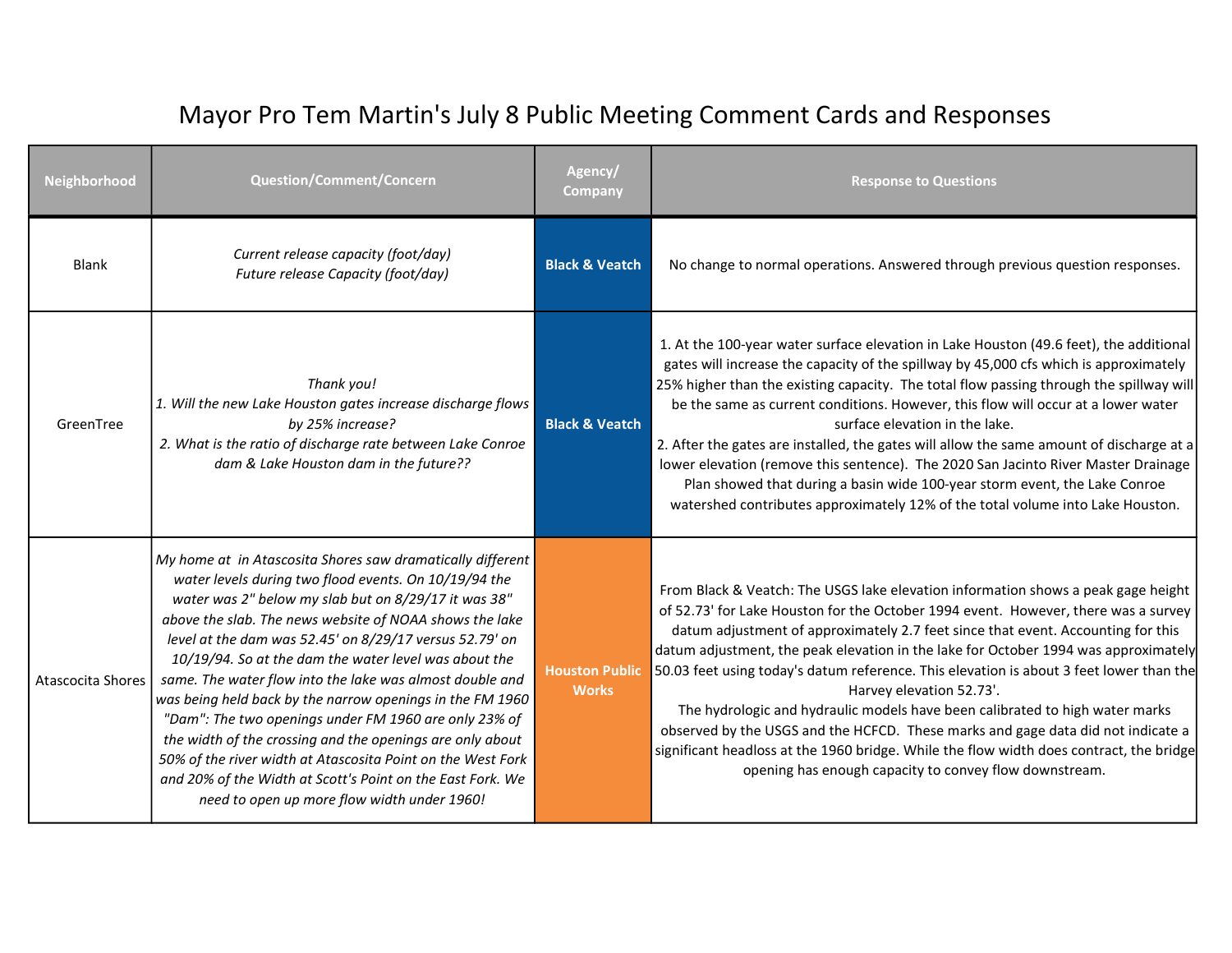| Neighborhood           | Question/Comment/Concern                                                                                                                                                                                                                                                                                                                                                                                                          | Agency/<br>Company                                              | <b>Response to Questions</b>                                                                                                                                                                                                                                                                                                                                                                                                                                                                                                                                                                                  |
|------------------------|-----------------------------------------------------------------------------------------------------------------------------------------------------------------------------------------------------------------------------------------------------------------------------------------------------------------------------------------------------------------------------------------------------------------------------------|-----------------------------------------------------------------|---------------------------------------------------------------------------------------------------------------------------------------------------------------------------------------------------------------------------------------------------------------------------------------------------------------------------------------------------------------------------------------------------------------------------------------------------------------------------------------------------------------------------------------------------------------------------------------------------------------|
| Northshore             | What are you going to do about the sandbars that are<br>forming in the river between Lake Houston Pky and 59<br>bridge?<br>Why doesn't SJRA clean up the debris from the water<br>drainage - through the 59 bridge to East of the bridge to<br>Lake Houston Parkway?                                                                                                                                                              | <b>Houston Public</b><br><b>Works</b>                           | The sandbars near the US 59 bridge will be addressed after the completion of the<br>dredging in the East Fork of the San Jacinto River. It is not the responsibility of the<br>SJRA to remove debris from the San Jacinto River. There currently is not a mechanism<br>in place to remove floatable debris from the river or lake. Mayor Pro Tem worked with<br>State Representative Huberty last year on HB 2525 which would have provided a<br>mechanism to do that, which passed out of the house and got stuck in the Senate. The<br>same legislation will be submitted next legislative session in 2023. |
| Atascocita             | 1. Does the cost for the dam gates addition include<br>escalation costs thru completion?<br>2. If Infrastructure funds are available can the full current<br>scope be revised? (i.e. Less gates)<br>3. Will the dam gates be purchased from only USA<br>manufacturers?<br>4. What is the delivery time for the gates after award to the<br>manufacturer?<br>5. What is the amount of money expected from Harris Co.<br>hond fund? | <b>Houston Public</b><br><b>Works</b>                           | Black & Veatch Input:<br>1. Yes.<br>2.<br>3. Yes.<br>4. Based on on-going communications with the supplier, the gate delivery time is<br>anticipated to be less than the time required to structurally modify the spillway crest<br>for their incorporation. Thus supply of gates is not anticipated to impact schedule.<br>5.                                                                                                                                                                                                                                                                                |
| <b>Kings Crossings</b> | Is there a labeled detailed map of all the drainage<br>waterways in Kingwood? If so, where would it be found?<br>What is the name of the waterway between The Enclave &<br>Deerwood Golf Course?<br>Who is responsible for monitoring & maintaining? There is a<br>city water pumpstation of Houston on this property.                                                                                                            | <b>Harris County</b><br><b>Flood Control</b><br><b>District</b> | Please refer to the interactive map available on HCFCD site (www.hcfcd.org) for<br>channel name/number and ownership that performs monitoring maintenance for the<br>channel of interest:<br>https://www.hcfcd.org/About/Harris-Countys-Flooding-History/Hurricane-<br>Harvey/Kingwood-Information. Ownership of channels in the area is generally HCFCD<br>or City of Houston.<br>For maintenance concerns regarding HCFCD channels, please complete the online<br>Service Request Form:<br>https://www.hcfcd.org/Community/Contact-Us/Service-Request.                                                      |
| <b>Kings Point</b>     | Maybe I missed it but has all of the funding been approved<br>for construction of these new dam gates?                                                                                                                                                                                                                                                                                                                            | <b>Houston Public</b><br><b>Works</b>                           | Yes                                                                                                                                                                                                                                                                                                                                                                                                                                                                                                                                                                                                           |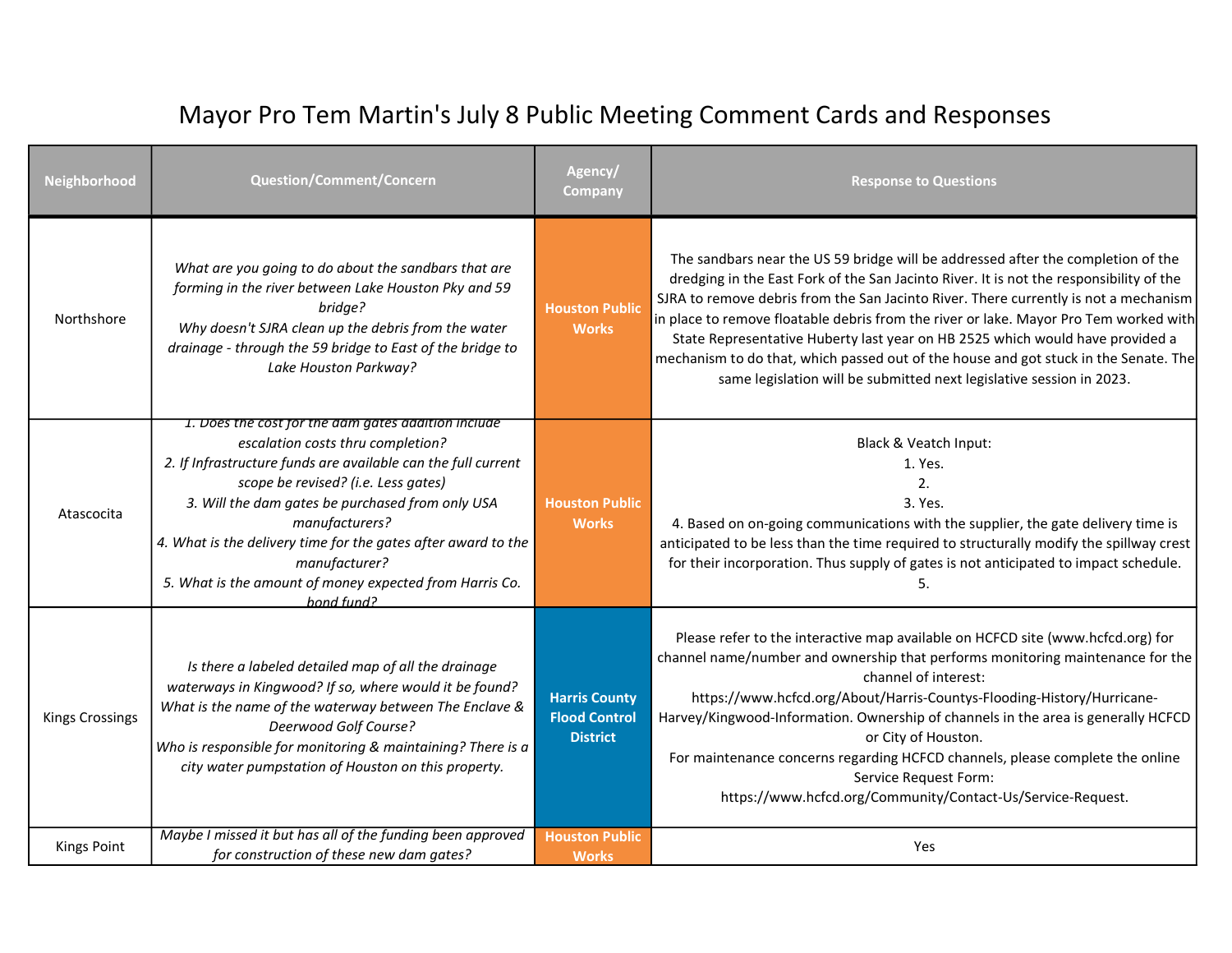| Neighborhood | <b>Question/Comment/Concern</b>                                                                                                                                                                                                                                                                                                                                   | Agency/<br><b>Company</b>             | <b>Response to Questions</b>                                                                                                                                                                                                                                                                                                                                                                                                                                                                                                                                                                                                                                                                                                                                                                                                                                              |
|--------------|-------------------------------------------------------------------------------------------------------------------------------------------------------------------------------------------------------------------------------------------------------------------------------------------------------------------------------------------------------------------|---------------------------------------|---------------------------------------------------------------------------------------------------------------------------------------------------------------------------------------------------------------------------------------------------------------------------------------------------------------------------------------------------------------------------------------------------------------------------------------------------------------------------------------------------------------------------------------------------------------------------------------------------------------------------------------------------------------------------------------------------------------------------------------------------------------------------------------------------------------------------------------------------------------------------|
| The Enclave  | Re. Sand Mines<br>1. What is the discussion with them?<br>2. Do they keep getting more permits?<br>3. What is the action on open pits along SJ River?                                                                                                                                                                                                             | <b>State/TCEQ Issue</b>               | It is recommended that for questions related to sand mines that contact is made with<br>your State Representative and/or the TCEQ. (www.tceq.texas.gov)                                                                                                                                                                                                                                                                                                                                                                                                                                                                                                                                                                                                                                                                                                                   |
| Barrington   | Has there been any discussion about purchasing the area<br>around River Grove Park and Barrington? I understand in<br>the past<br>there was discussion of developing the area. Our concern is<br>that this could cause more flooding.                                                                                                                             | <b>District E Office</b>              | Mr. & Mrs. Schleigh, our office fully understands the concerns and issues with this<br>area. This is why when Romerica was trying to develop the land into a marina a public<br>hearing was held to gather public input<br>(https://www.chron.com/neighborhood/kingwood/news/article/Kingwood-residents-<br>voice-concerns-about-high-rise-13535136.php#photo-16774065). At this time, there<br>have not been discussions to purchase this land.                                                                                                                                                                                                                                                                                                                                                                                                                          |
| Sand Creek   | 1. Who will make the decisions on what criteria in another<br>Harvey like event (there will be one) regarding up stream<br>and VS<br>downstream impacts?<br>2. Anticipated life and reliability of the Obermeyer gate<br>bladders?                                                                                                                                | <b>Black &amp; Veatch</b>             | 1. Response needed from CWA.<br>2. Bladders have a design lifespan of 30 years based on known performance,<br>redundancy of bladders ensures that failure of one or more bladders along a 200-ft<br>long gate (with each gate supported by ten 20-ft long individual bladders and<br>operated on independent valves) will not induce failure of the gate. Reliablity is within<br>industry standards.                                                                                                                                                                                                                                                                                                                                                                                                                                                                     |
| Pinspoint    | Statement unclear/writing is difficult to read<br>Was modifications to make the spillway adjustable<br>considered?<br>Has the Huffman 1960 bridge "Choke Point" been analyzed?<br>Will Lake Conroe hold its reservoir at flood stage +5ft and<br>not draw it down in the future?<br>What benefit does dredging have on flooding?<br>Lakes floods from the top up. | <b>Houston Public</b><br><b>Works</b> | Yes, over 9 variations were considered for this project. The FM 1960 Bridge is a state<br>asset and the state has been reached out to regarding modifactions to the design of<br>the existing bridge to allow for increased flow in future instances. Lake Conroe will<br>continue to operate in accrodance with National Standards related to their dam which<br>do require them to hold water until they reach a level of 207 ft. Dredging allows for<br>the existing paths to continued to be followed, if sediment is allowed to continue to<br>build up new paths are cut and become a threat to flooding infrastructure. It's no so<br>much the Lake flooding that is the main concern here, it is riverine flooding that has a<br>major impact in the Lake Houston Area as there are just shy of 20 tributaries that flow<br>in to and contribute to Lake Houston. |